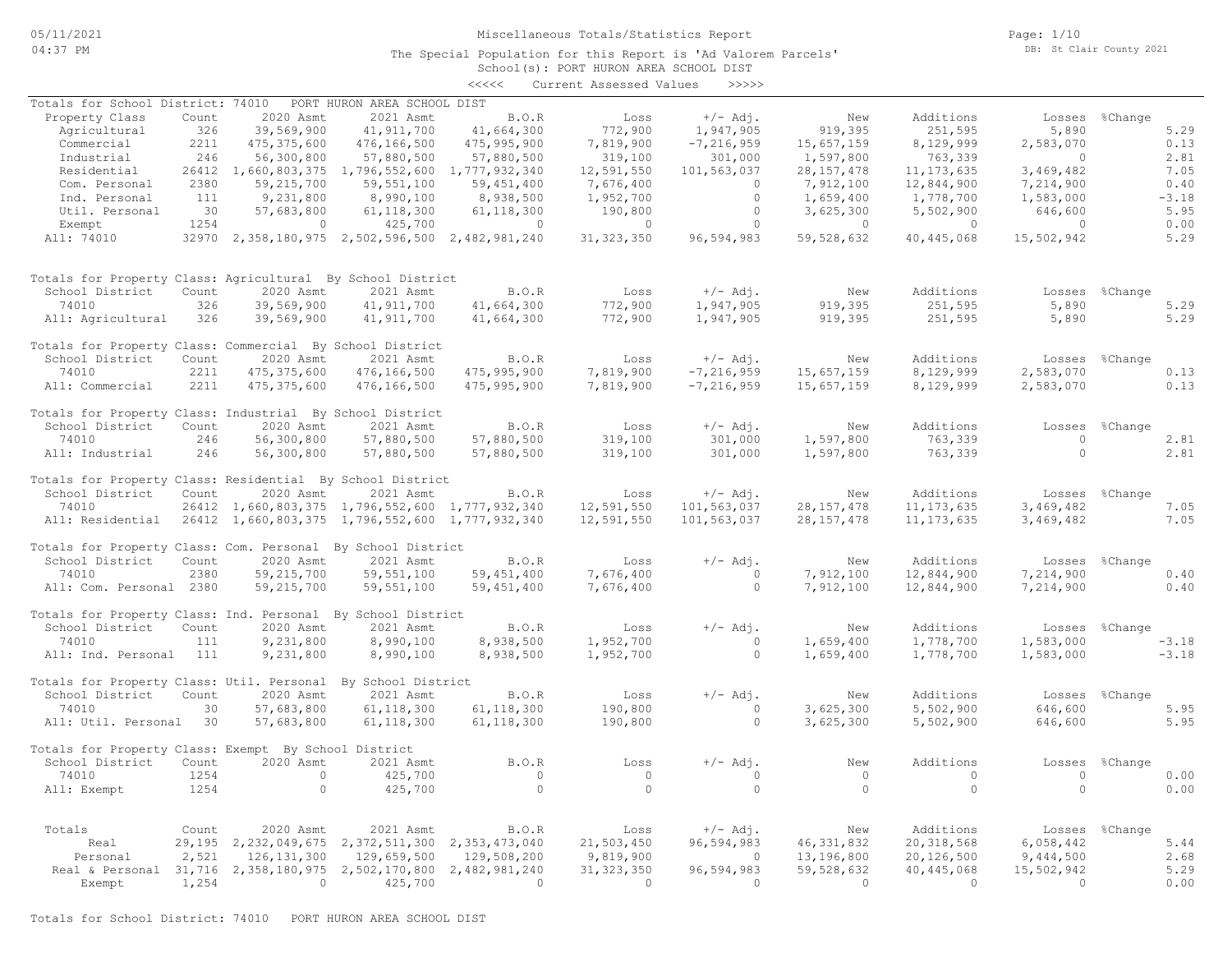# Miscellaneous Totals/Statistics Report

#### School(s): PORT HURON AREA SCHOOL DIST The Special Population for this Report is 'Ad Valorem Parcels'

| くくくくく | S.E.V., Taxable and Capped Values |  |  |  | >>>>> |
|-------|-----------------------------------|--|--|--|-------|
|-------|-----------------------------------|--|--|--|-------|

| Property Class                                               | Count  | 2020 SEV                          | Fin SEV                                                                                                                             | 2021 SEV                                  | 2020 Tax      | Fin Tax                     | 2021 Tax      | BOR Tax                                   | 2021 Cap                    | 2021 MCAP     |
|--------------------------------------------------------------|--------|-----------------------------------|-------------------------------------------------------------------------------------------------------------------------------------|-------------------------------------------|---------------|-----------------------------|---------------|-------------------------------------------|-----------------------------|---------------|
| Agricultural                                                 | 326    | 39,569,900                        | 39,569,900                                                                                                                          | 41,664,300                                | 21,984,183    | 21,984,183                  | 22,848,260    | 22,699,819                                | 22,685,655                  | 22,574,614    |
| Commercial                                                   | 2211   | 475, 375, 600                     | 461, 381, 111                                                                                                                       | 475,995,900                               | 344,883,900   | 336,200,967                 | 349,492,640   | 349,609,631                               | 349,582,751                 | 349,863,962   |
| Industrial                                                   | 246    | 56,300,800                        | 56,300,800                                                                                                                          | 57,880,500                                | 45,757,815    | 45,757,815                  | 47,576,060    | 47,576,060                                | 47,489,078                  | 47,489,078    |
| Residential                                                  | 26412  | 1,660,803,375                     | 1,657,298,384                                                                                                                       | 1,777,932,340                             | 1,304,478,280 | 1,301,542,820               | 1,363,838,286 | 1,349,890,731                             | 1,343,090,485               | 1,329,965,731 |
| Com. Personal                                                | 2380   | 59,215,700                        | 59,008,750                                                                                                                          | 59, 451, 400                              | 59,215,700    | 59,008,750                  | 59,551,100    | 59,451,400                                | 59,551,100                  | 59, 451, 400  |
| Ind. Personal                                                | 111    | 9,231,800                         | 9,244,400                                                                                                                           | 8,938,500                                 | 9,231,800     | 9,244,400                   | 8,990,100     | 8,938,500                                 | 8,990,100                   | 8,938,500     |
| Util. Personal                                               | 30     | 57,683,800                        | 57,684,100                                                                                                                          | 61, 118, 300                              | 57, 563, 507  | 57, 563, 807                | 60,996,985    | 60,996,985                                | 61,004,450                  | 61,004,450    |
| Exempt                                                       | 1254   | $\mathbf{0}$                      | $\mathbf{0}$                                                                                                                        | $\circ$                                   | $\circ$       | 0                           | 412,903       | 0                                         | 284,344                     | $\circ$       |
| All: 74010                                                   |        |                                   | 32970 2,358,180,975 2,340,487,445 2,482,981,240 1,843,115,185 1,831,302,742 1,913,706,334 1,899,163,126 1,892,677,963 1,879,287,735 |                                           |               |                             |               |                                           |                             |               |
| Totals for Property Class: Agricultural By School District   |        |                                   |                                                                                                                                     |                                           |               |                             |               |                                           |                             |               |
| School District                                              | Count  | 2020 SEV                          | Fin SEV                                                                                                                             | 2021 SEV                                  | 2020 Tax      | Fin Tax                     | 2021 Tax      | BOR Tax                                   | 2021 Cap                    | 2021 MCAP     |
| 74010                                                        | 326    | 39,569,900                        | 39,569,900                                                                                                                          | 41,664,300                                | 21,984,183    | 21,984,183                  | 22,848,260    | 22,699,819                                | 22,685,655                  | 22,574,614    |
| All: Agricultural                                            | 326    | 39,569,900                        | 39,569,900                                                                                                                          | 41,664,300                                | 21,984,183    | 21,984,183                  | 22,848,260    | 22,699,819                                | 22,685,655                  | 22,574,614    |
| Totals for Property Class: Commercial By School District     |        |                                   |                                                                                                                                     |                                           |               |                             |               |                                           |                             |               |
| School District                                              | Count  | 2020 SEV                          | Fin SEV                                                                                                                             | 2021 SEV                                  | 2020 Tax      | Fin Tax                     | 2021 Tax      | BOR Tax                                   | 2021 Cap                    | 2021 MCAP     |
| 74010                                                        | 2211   | 475, 375, 600                     | 461, 381, 111                                                                                                                       | 475,995,900                               | 344,883,900   | 336,200,967                 | 349,492,640   | 349,609,631                               | 349, 582, 751               | 349,863,962   |
| All: Commercial                                              | 2211   | 475, 375, 600                     | 461, 381, 111                                                                                                                       | 475,995,900                               | 344,883,900   | 336,200,967                 | 349,492,640   | 349,609,631                               | 349,582,751                 | 349,863,962   |
| Totals for Property Class: Industrial By School District     |        |                                   |                                                                                                                                     |                                           |               |                             |               |                                           |                             |               |
| School District                                              | Count  | 2020 SEV                          | Fin SEV                                                                                                                             | 2021 SEV                                  | 2020 Tax      | Fin Tax                     | 2021 Tax      | BOR Tax                                   | 2021 Cap                    | 2021 MCAP     |
| 74010                                                        | 246    | 56,300,800                        | 56,300,800                                                                                                                          | 57,880,500                                | 45,757,815    | 45, 757, 815                | 47,576,060    | 47,576,060                                | 47,489,078                  | 47,489,078    |
| All: Industrial                                              | 246    | 56,300,800                        | 56,300,800                                                                                                                          | 57,880,500                                | 45,757,815    | 45,757,815                  | 47,576,060    | 47,576,060                                | 47,489,078                  | 47,489,078    |
| Totals for Property Class: Residential By School District    |        |                                   |                                                                                                                                     |                                           |               |                             |               |                                           |                             |               |
| School District                                              | Count  | 2020 SEV                          | Fin SEV                                                                                                                             | 2021 SEV                                  | 2020 Tax      | Fin Tax                     | 2021 Tax      | BOR Tax                                   | 2021 Cap                    | 2021 MCAP     |
| 74010                                                        |        | 26412 1,660,803,375 1,657,298,384 |                                                                                                                                     | 1,777,932,340                             | 1,304,478,280 | 1,301,542,820               | 1,363,838,286 |                                           | 1,349,890,731 1,343,090,485 | 1,329,965,731 |
| All: Residential                                             |        | 26412 1,660,803,375               | 1,657,298,384                                                                                                                       | 1,777,932,340 1,304,478,280 1,301,542,820 |               |                             | 1,363,838,286 |                                           | 1,349,890,731 1,343,090,485 | 1,329,965,731 |
| Totals for Property Class: Com. Personal By School District  |        |                                   |                                                                                                                                     |                                           |               |                             |               |                                           |                             |               |
| School District                                              | Count  | 2020 SEV                          | Fin SEV                                                                                                                             | 2021 SEV                                  | 2020 Tax      | Fin Tax                     | 2021 Tax      | BOR Tax                                   | 2021 Cap                    | 2021 MCAP     |
| 74010                                                        | 2380   | 59, 215, 700                      | 59,008,750                                                                                                                          | 59, 451, 400                              | 59, 215, 700  | 59,008,750                  | 59, 551, 100  | 59, 451, 400                              | 59, 551, 100                | 59, 451, 400  |
| All: Com. Personal 2380                                      |        | 59, 215, 700                      | 59,008,750                                                                                                                          | 59, 451, 400                              | 59, 215, 700  | 59,008,750                  | 59,551,100    | 59,451,400                                | 59,551,100                  | 59,451,400    |
| Totals for Property Class: Ind. Personal By School District  |        |                                   |                                                                                                                                     |                                           |               |                             |               |                                           |                             |               |
| School District                                              | Count  | 2020 SEV                          | Fin SEV                                                                                                                             | 2021 SEV                                  | 2020 Tax      | Fin Tax                     | 2021 Tax      | BOR Tax                                   | 2021 Cap                    | 2021 MCAP     |
| 74010                                                        | 111    | 9,231,800                         | 9,244,400                                                                                                                           | 8,938,500                                 | 9,231,800     | 9,244,400                   | 8,990,100     | 8,938,500                                 | 8,990,100                   | 8,938,500     |
| All: Ind. Personal                                           | 111    | 9,231,800                         | 9,244,400                                                                                                                           | 8,938,500                                 | 9,231,800     | 9,244,400                   | 8,990,100     | 8,938,500                                 | 8,990,100                   | 8,938,500     |
| Totals for Property Class: Util. Personal By School District |        |                                   |                                                                                                                                     |                                           |               |                             |               |                                           |                             |               |
| School District                                              | Count  | 2020 SEV                          | Fin SEV                                                                                                                             | 2021 SEV                                  | 2020 Tax      | Fin Tax                     | 2021 Tax      | BOR Tax                                   | 2021 Cap                    | 2021 MCAP     |
| 74010                                                        | 30     | 57,683,800                        | 57,684,100                                                                                                                          | 61, 118, 300                              | 57, 563, 507  | 57,563,807                  | 60,996,985    | 60,996,985                                | 61,004,450                  | 61,004,450    |
| All: Util. Personal                                          | 30     | 57,683,800                        | 57,684,100                                                                                                                          | 61, 118, 300                              | 57, 563, 507  | 57, 563, 807                | 60,996,985    | 60,996,985                                | 61,004,450                  | 61,004,450    |
| Totals for Property Class: Exempt By School District         |        |                                   |                                                                                                                                     |                                           |               |                             |               |                                           |                             |               |
| School District                                              | Count  | 2020 SEV                          | Fin SEV                                                                                                                             | 2021 SEV                                  | 2020 Tax      | Fin Tax                     | 2021 Tax      | BOR Tax                                   | 2021 Cap                    | 2021 MCAP     |
| 74010                                                        | 1254   | $\circ$                           | $\circ$                                                                                                                             | $\circ$                                   | $\circ$       | $\circ$                     | 412,903       | $\circ$                                   | 284,344                     | $\circ$       |
| All: Exempt                                                  | 1254   | $\circ$                           | $\circ$                                                                                                                             | $\circ$                                   | $\circ$       | $\circ$                     | 412,903       | $\circ$                                   | 284,344                     | $\circ$       |
| Totals                                                       | Count  | 2020 SEV                          | Fin SEV                                                                                                                             | 2021 SEV                                  | 2020 Tax      | Fin Tax                     | 2021 Tax      | BOR Tax                                   | 2021 Cap                    | 2021 MCAP     |
| Real                                                         | 29,195 | 2,232,049,675                     | 2, 214, 550, 195                                                                                                                    | 2,353,473,040                             | 1,717,104,178 | 1,705,485,785               |               | 1,783,755,246 1,769,776,241 1,762,847,969 |                             | 1,749,893,385 |
| Personal                                                     | 2,521  | 126, 131, 300                     | 125,937,250                                                                                                                         | 129,508,200                               | 126,011,007   | 125,816,957                 | 129,538,185   | 129,386,885                               | 129,545,650                 | 129,394,350   |
| Real & Personal 31,716 2,358,180,975                         |        |                                   | 2,340,487,445                                                                                                                       | 2,482,981,240                             |               | 1,843,115,185 1,831,302,742 | 1,913,293,431 | 1,899,163,126                             | 1,892,393,619               | 1,879,287,735 |
| Exempt                                                       | 1,254  | $\Omega$                          | $\Omega$                                                                                                                            | $\Omega$                                  | $\Omega$      | $\Omega$                    | 412,903       | $\Omega$                                  | 284,344                     | $\circ$       |
|                                                              |        |                                   |                                                                                                                                     |                                           |               |                             |               |                                           |                             |               |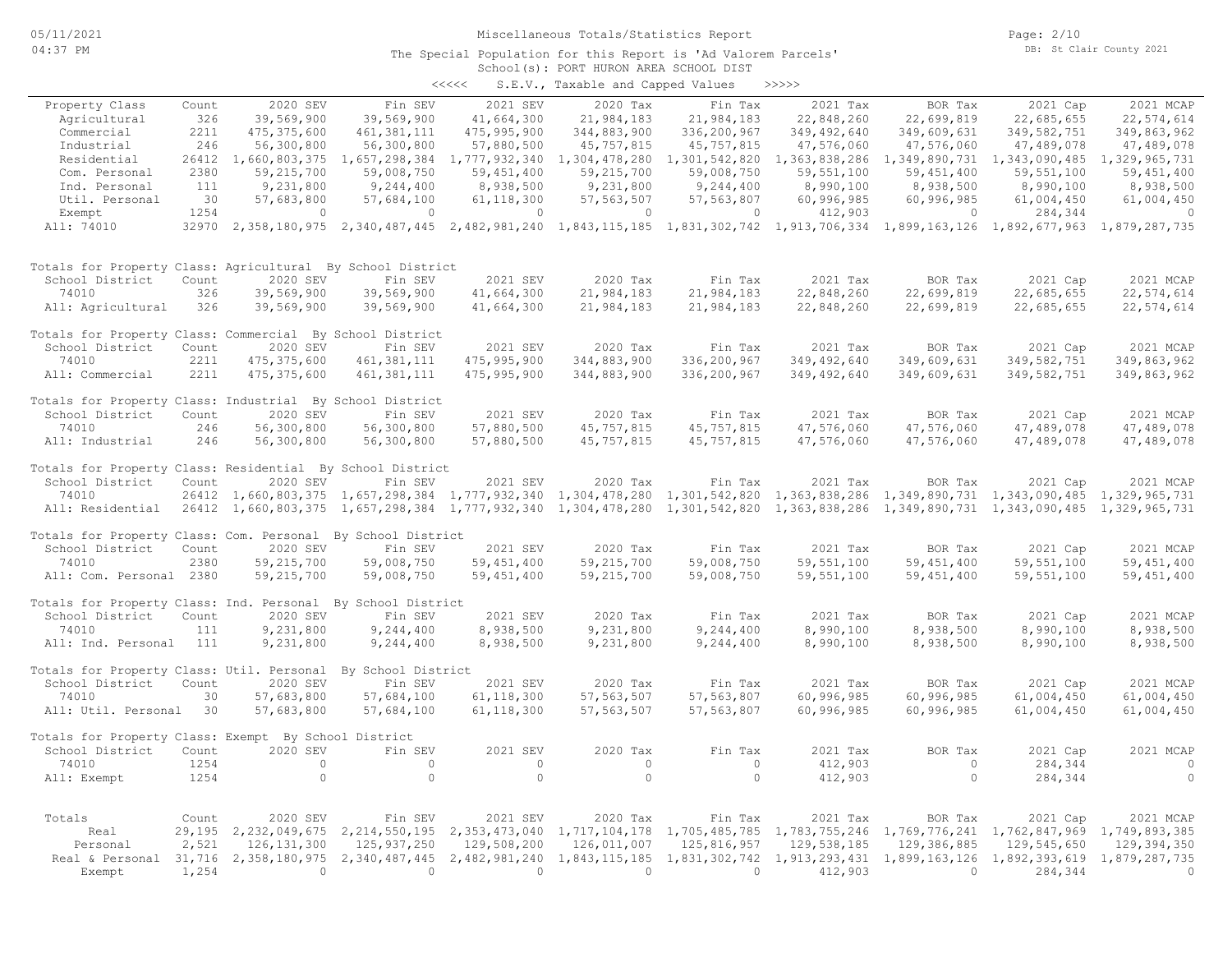### Miscellaneous Totals/Statistics Report

The Special Population for this Report is 'Ad Valorem Parcels'

Page: 3/10 DB: St Clair County 2021

### School(s): PORT HURON AREA SCHOOL DIST <<<<< PRE/MBT Percentage Times S.E.V. >>>>>

| Totals for School District: 74010                            |                |                          | PORT HURON AREA SCHOOL DIST |                                |                |                           |                |                                |                          |
|--------------------------------------------------------------|----------------|--------------------------|-----------------------------|--------------------------------|----------------|---------------------------|----------------|--------------------------------|--------------------------|
| Property Class                                               | Count          | 2020 ORIG                | 2020 ORIG                   | Final PRE                      | Final          | W/O Winter                | W/O Winter     | 2021 ORIG                      | 2021 ORIG                |
|                                                              |                | PRE                      | Non-PRE                     |                                | Non-PRE        | PRE                       | Non-PRE        | PRE                            | Non-PRE                  |
| Agricultural                                                 | 325            | 39,003,814               | 566,086                     | 39,003,814                     | 566,086        | 39,003,814                | 566,086        | 41,052,458                     | 611,842                  |
| Commercial                                                   | 40             | 2,946,137                | 472,429,463                 | 2,893,748                      | 458,487,363    | 2,893,748                 | 458, 487, 363  | 3,004,226                      | 472,991,674              |
| Industrial                                                   | $\sim$ 1       | $\overline{0}$           | 56,300,800                  | $\sim$ 0                       | 56,300,800     | $\sim$ 0                  | 56,300,800     | 108,400                        | 57,772,100               |
| Residential                                                  |                | 19256 1,379,273,855      |                             | 281, 529, 520 1, 383, 635, 957 |                | 273,662,427 1,382,800,457 |                | 274, 497, 927 1, 479, 824, 429 | 298,107,911              |
| Com. Personal                                                | 2380           | 59,215,700               | $\overline{0}$              | 59,008,750                     | $\overline{0}$ | 59,008,750                | $\circ$        | 59,451,400                     | $\overline{\phantom{0}}$ |
| Ind. Personal                                                | 111            | 9,231,800                | $\overline{0}$              | 9,244,400                      | $\overline{0}$ | 9,244,400                 | $\overline{0}$ | 8,938,500                      | $\overline{0}$           |
| Util. Personal                                               | $\overline{0}$ | $\overline{0}$           | 57,683,800                  | $\overline{0}$                 | 57,684,100     | $\overline{0}$            | 57,684,100     | $\overline{0}$                 | 61, 118, 300             |
| Exempt                                                       | 20             | $\circ$                  | $\overline{0}$              | $\overline{0}$                 | $\circ$        | $0 \qquad \qquad$         | $\circ$        | $\overline{0}$                 | $\overline{0}$           |
| All: 74010                                                   |                | 22, 133 1, 489, 671, 306 |                             | 868,509,669 1,493,786,669      |                | 846,700,776 1,492,951,169 |                | 847, 536, 276 1, 592, 379, 413 | 890,601,827              |
| Totals for Property Class: Agricultural By School District   |                |                          |                             |                                |                |                           |                |                                |                          |
| School District                                              | Count          | 2020 ORIG                | 2020 ORIG                   | Final PRE                      | Final          | W/O Winter                | W/O Winter     | 2021 ORIG                      | 2021 ORIG                |
|                                                              |                | PRE                      | Non-PRE                     |                                | Non-PRE        | PRE                       | Non-PRE        | PRE                            | Non-PRE                  |
| 74010                                                        | 325            | 39,003,814               | 566,086                     | 39,003,814                     | 566,086        | 39,003,814                | 566,086        | 41,052,458                     | 611,842                  |
| All: Agricultural                                            | 325            | 39,003,814               | 566,086                     | 39,003,814                     | 566,086        | 39,003,814                | 566,086        | 41,052,458                     | 611,842                  |
| Totals for Property Class: Commercial By School District     |                |                          |                             |                                |                |                           |                |                                |                          |
| School District                                              | Count          | 2020 ORIG                | 2020 ORIG                   | Final PRE                      | Final          | W/O Winter                | W/O Winter     | 2021 ORIG                      | 2021 ORIG                |
|                                                              |                | PRE                      | Non-PRE                     |                                | Non-PRE        | PRE                       | Non-PRE        | PRE                            | Non-PRE                  |
| 74010                                                        | 40             | 2,946,137                | 472, 429, 463               | 2,893,748                      | 458, 487, 363  | 2,893,748                 | 458, 487, 363  | 3,004,226                      | 472,991,674              |
| All: Commercial                                              | 40             | 2,946,137                | 472, 429, 463               | 2,893,748                      | 458,487,363    | 2,893,748                 | 458,487,363    | 3,004,226                      | 472,991,674              |
| Totals for Property Class: Industrial By School District     |                |                          |                             |                                |                |                           |                |                                |                          |
| School District                                              | Count          | 2020 ORIG                | 2020 ORIG                   | Final PRE                      | Final          | W/O Winter                | W/O Winter     | 2021 ORIG                      | 2021 ORIG                |
|                                                              |                | PRE                      | Non-PRE                     |                                | Non-PRE        | PRE                       | Non-PRE        | PRE                            | Non-PRE                  |
| 74010                                                        | $\mathbf{1}$   | $\overline{0}$           | 56,300,800                  | $\circ$                        | 56,300,800     | $\overline{0}$            | 56,300,800     | 108,400                        | 57,772,100               |
| All: Industrial                                              | $\mathbf{1}$   | $\circ$                  | 56,300,800                  | $\sim$ 0                       | 56,300,800     | $\sim$ 0                  | 56,300,800     | 108,400                        | 57,772,100               |
| Totals for Property Class: Residential By School District    |                |                          |                             |                                |                |                           |                |                                |                          |
| School District                                              | Count          | 2020 ORIG                | 2020 ORIG                   | Final PRE                      | Final          | W/O Winter                | W/O Winter     | 2021 ORIG                      | 2021 ORIG                |
|                                                              |                | PRE                      | Non-PRE                     |                                | Non-PRE        | PRE                       | Non-PRE        | PRE                            | Non-PRE                  |
| 74010                                                        |                | 19256 1,379,273,855      |                             | 281,529,520 1,383,635,957      |                | 273,662,427 1,382,800,457 |                | 274,497,927 1,479,824,429      | 298,107,911              |
| All: Residential                                             |                | 19256 1,379,273,855      |                             | 281,529,520 1,383,635,957      |                | 273,662,427 1,382,800,457 |                | 274, 497, 927 1, 479, 824, 429 | 298,107,911              |
| Totals for Property Class: Com. Personal By School District  |                |                          |                             |                                |                |                           |                |                                |                          |
| School District                                              | Count          | 2020 ORIG                | 2020 ORIG                   | Final PRE                      | Final          | W/O Winter                | W/O Winter     | 2021 ORIG                      | 2021 ORIG                |
|                                                              |                | PRE                      | Non-PRE                     |                                | Non-PRE        | PRE                       | Non-PRE        | PRE                            | Non-PRE                  |
| 74010                                                        | 2380           | 59, 215, 700             | $\sim$ 0                    | 59,008,750                     | $\overline{0}$ | 59,008,750                | $\sim$ 0       | 59, 451, 400                   | $\sim$ 0                 |
| All: Com. Personal 2380                                      |                | 59,215,700               | $\overline{0}$              | 59,008,750                     | $\overline{0}$ | 59,008,750                | $\overline{0}$ | 59, 451, 400                   | $\overline{0}$           |
| Totals for Property Class: Ind. Personal By School District  |                |                          |                             |                                |                |                           |                |                                |                          |
| School District                                              | Count          | 2020 ORIG                | 2020 ORIG                   | Final PRE                      | Final          | W/O Winter                | W/O Winter     | 2021 ORIG                      | 2021 ORIG                |
|                                                              |                | PRE                      | Non-PRE                     |                                | Non-PRE        | PRE                       | Non-PRE        | PRE                            | Non-PRE                  |
| 74010                                                        | 111            | 9,231,800                | $\sim$ 0                    | 9,244,400                      | $\sim$ 0       | 9,244,400                 | $\sim$ 0       | 8,938,500                      | $\overline{0}$           |
| All: Ind. Personal                                           | 111            | 9,231,800                | $\circ$                     | 9,244,400                      | $\sim$ 0       | 9,244,400                 | $\circ$        | 8,938,500                      | $\circ$                  |
| Totals for Property Class: Util. Personal By School District |                |                          |                             |                                |                |                           |                |                                |                          |
| School District Count 2020 ORIG 2020 ORIG Final PRE          |                |                          |                             |                                | Final          | W/O Winter                | W/O Winter     | 2021 ORIG                      | 2021 ORIG                |
|                                                              |                | PRE                      | Non-PRE                     |                                | Non-PRE        | PRE                       | Non-PRE        | PRE                            | Non-PRE                  |
| 74010                                                        | $\circ$        | $\circ$                  | 57,683,800                  | $\circ$                        | 57,684,100     | $\circ$                   | 57,684,100     | $\overline{0}$                 | 61, 118, 300             |
| All: Util. Personal                                          | $\circ$        | $\circ$                  | 57,683,800                  | $\circ$                        | 57,684,100     | $\circ$                   | 57,684,100     | $\circ$                        | 61, 118, 300             |
|                                                              |                |                          |                             |                                |                |                           |                |                                |                          |
| Totals for Property Class: Exempt By School District         |                |                          |                             |                                |                |                           |                |                                |                          |
| School District                                              | Count          | 2020 ORIG                | 2020 ORIG                   | Final PRE                      | Final          | W/O Winter                | W/O Winter     | 2021 ORIG                      | 2021 ORIG                |
|                                                              |                | PRE                      | Non-PRE                     |                                | Non-PRE        | PRE                       | Non-PRE        | PRE                            | Non-PRE                  |
| 74010                                                        | 20             | $\circ$                  | 0                           | $\circ$                        | $\circ$        | $\circ$                   | $\circ$        | $\circ$                        | 0                        |
| All: Exempt                                                  | 20             | $\circ$                  | $\circ$                     | $\circ$                        | $\circ$        | $\circ$                   | $\circ$        | 0                              | $\circ$                  |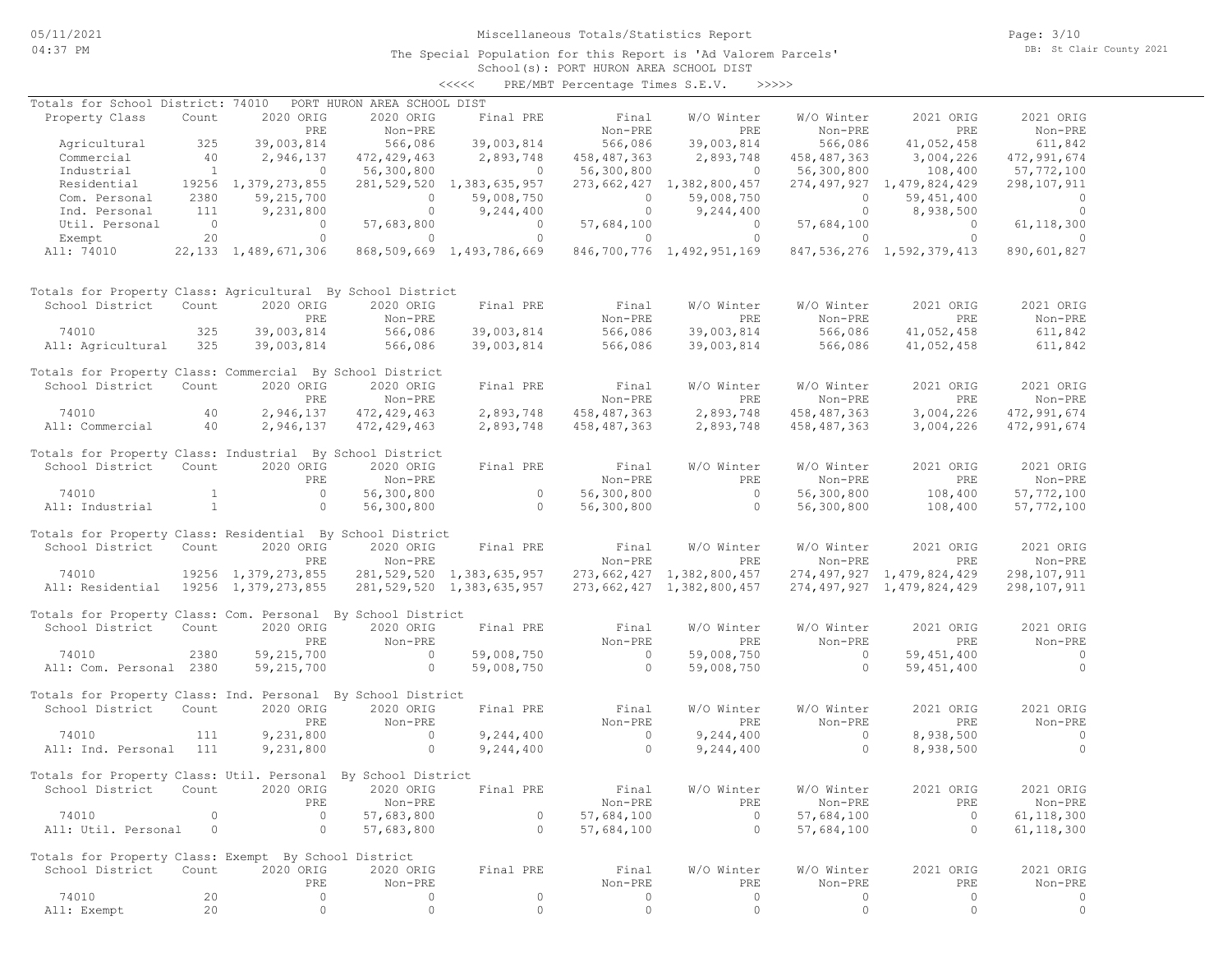05/11/2021 04:37 PM

Miscellaneous Totals/Statistics Report

The Special Population for this Report is 'Ad Valorem Parcels'

Page: 4/10 DB: St Clair County 2021

School(s): PORT HURON AREA SCHOOL DIST

<<<<< PRE/MBT Percentage Times S.E.V. >>>>>

| Totals          | Count    | 2020 ORIG     | 2020 ORIG  | Final PRE                 | Final       | W/O Winter    | W/O Winter  | 2021 ORIG     | 2021 ORIG   |
|-----------------|----------|---------------|------------|---------------------------|-------------|---------------|-------------|---------------|-------------|
|                 |          | PRE           | $Non-PRF$  |                           | Non-PRE     | PRE           | Non-PRE     | PRE           | Non-PRE     |
| Real            | 19,622 1 | 1,421,223,806 |            | 810,825,869 1,425,533,519 | 789,016,676 | 1,424,698,019 | 789,852,176 | 1,523,989,513 | 829,483,527 |
| Personal        | 2,491    | 68,447,500    | 57,683,800 | 68,253,150                | 57,684,100  | 68,253,150    | 57,684,100  | 68,389,900    | 61,118,300  |
| Real & Personal | 22,113   | 1,489,671,306 |            | 868,509,669 1,493,786,669 | 846,700,776 | 1,492,951,169 | 847,536,276 | 1,592,379,413 | 890,601,827 |
| Exempt          | 20       |               |            |                           |             |               |             |               |             |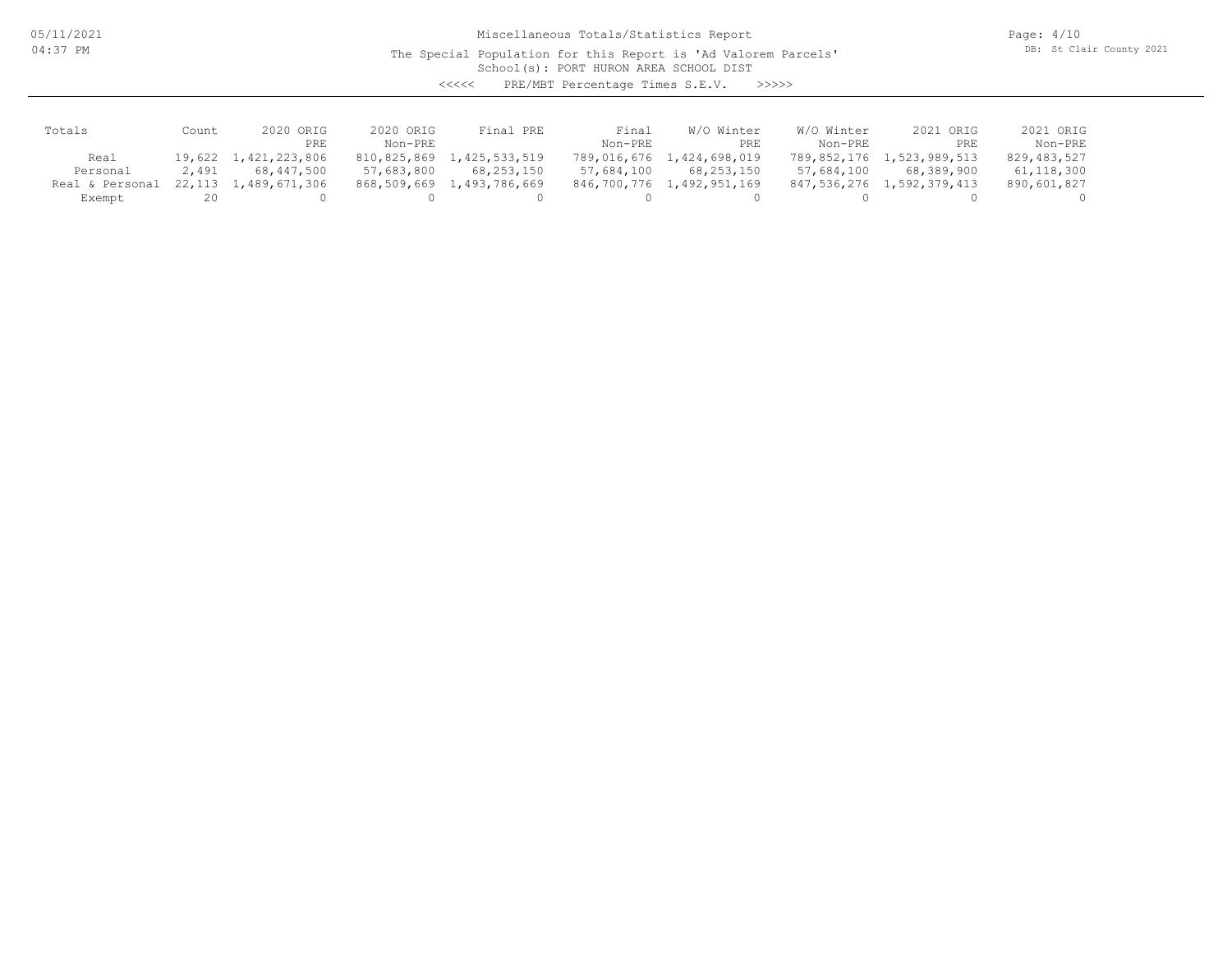### Miscellaneous Totals/Statistics Report

Page: 5/10 DB: St Clair County 2021

### School(s): PORT HURON AREA SCHOOL DIST <<<<< PRE/MBT Percentage Times Taxable >>>>>

| Totals for School District: 74010                            |              |                     | PORT HURON AREA SCHOOL DIST |                                   |                |                                |                       |                                |                |
|--------------------------------------------------------------|--------------|---------------------|-----------------------------|-----------------------------------|----------------|--------------------------------|-----------------------|--------------------------------|----------------|
| Property Class                                               | Count        | 2020 ORIG           | 2020 ORIG                   | Final PRE                         | Final          | W/O Winter                     | W/O Winter            | 2021 ORIG                      | 2021 ORIG      |
|                                                              |              | PRE                 | Non-PRE                     |                                   | Non-PRE        | <b>PRE</b>                     | Non-PRE               | PRE                            | Non-PRE        |
|                                                              |              |                     | 354,791                     | 21,629,392                        |                |                                |                       |                                |                |
| Agricultural                                                 | 325          | 21,629,392          |                             |                                   | 354,791        | 21,629,392                     | 354,791               | 22,305,464                     | 394,355        |
| Commercial                                                   | 40           | 2,090,583           | 342,793,317                 | 2,038,194                         | 334, 162, 773  | 2,038,194                      | 334, 162, 773         | 2,019,141                      | 347,590,490    |
| Industrial                                                   | $\sim$ 1     | $\overline{0}$      | 45,757,815                  | $\sim$ 0                          | 45,757,815     | $\sim$ 0                       | 45,757,815            | 77,343                         | 47,498,717     |
| Residential                                                  |              | 19256 1,089,526,132 |                             | 214, 952, 148 1, 093, 240, 549    |                | 208, 302, 271 1, 092, 579, 232 |                       | 208, 963, 588 1, 132, 574, 642 | 217,316,089    |
| Com. Personal                                                | 2380         | 59,215,700          | $\circ$                     | 59,008,750                        | $\overline{a}$ | 59,008,750                     | $\circ$               | 59,451,400                     | $\overline{0}$ |
| Ind. Personal                                                | 111          | 9,231,800           | $\overline{0}$              | 9,244,400                         |                | 9,244,400                      | $\overline{0}$        | 8,938,500                      | $\circ$        |
| Util. Personal                                               | $\sim$ 0     | $\overline{0}$      | 57, 563, 507                | $\overline{0}$                    | 57, 563, 807   | $\overline{0}$                 | 57, 563, 807          | $\overline{0}$                 | 60,996,985     |
| Exempt                                                       | 20           | $\circ$             | $\overline{0}$              | $\overline{0}$                    | $\circ$        | $\overline{0}$                 | $\Omega$              | $\overline{0}$                 | $\Omega$       |
| All: 74010                                                   |              | 22133 1,181,693,607 |                             | 661, 421, 578 1, 185, 161, 285    |                | 646, 141, 457 1, 184, 499, 968 |                       | 646,802,774 1,225,366,490      | 673,796,636    |
| Totals for Property Class: Agricultural By School District   |              |                     |                             |                                   |                |                                |                       |                                |                |
| School District                                              | Count        | 2020 ORIG           | 2020 ORIG                   | Final PRE                         | Final          | W/O Winter                     | W/O Winter            | 2021 ORIG                      | 2021 ORIG      |
|                                                              |              | PRE                 | Non-PRE                     |                                   | Non-PRE        | PRE                            | Non-PRE               | PRE                            | Non-PRE        |
| 74010                                                        | 325          | 21,629,392          | 354,791                     | 21,629,392                        | 354,791        | 21,629,392                     | 354,791               | 22,305,464                     | 394,355        |
|                                                              |              |                     |                             |                                   |                |                                |                       |                                |                |
| All: Agricultural                                            | 325          | 21,629,392          | 354,791                     | 21,629,392                        | 354,791        | 21,629,392                     | 354,791               | 22,305,464                     | 394,355        |
| Totals for Property Class: Commercial By School District     |              |                     |                             |                                   |                |                                |                       |                                |                |
| School District                                              | Count        | 2020 ORIG           | 2020 ORIG                   | Final PRE                         | Final          | W/O Winter                     | W/O Winter            | 2021 ORIG                      | 2021 ORIG      |
|                                                              |              | PRE                 | Non-PRE                     |                                   | Non-PRE        | PRE                            | Non-PRE               | PRE                            | Non-PRE        |
| 74010                                                        | 40           | 2,090,583           | 342,793,317                 | 2,038,194                         | 334, 162, 773  | 2,038,194                      | 334, 162, 773         | 2,019,141                      | 347,590,490    |
| All: Commercial                                              | 40           | 2,090,583           | 342,793,317                 | 2,038,194                         | 334, 162, 773  | 2,038,194                      | 334, 162, 773         | 2,019,141                      | 347,590,490    |
|                                                              |              |                     |                             |                                   |                |                                |                       |                                |                |
| Totals for Property Class: Industrial By School District     |              |                     |                             |                                   |                |                                |                       |                                |                |
| School District                                              | Count        | 2020 ORIG           | 2020 ORIG                   | Final PRE                         | Final          | W/O Winter                     | W/O Winter            | 2021 ORIG                      | 2021 ORIG      |
|                                                              |              | PRE                 | Non-PRE                     |                                   | Non-PRE        | PRE                            | Non-PRE               | PRE                            | Non-PRE        |
| 74010                                                        | $\mathbf{1}$ | $\overline{0}$      | 45,757,815                  | $\sim$ 0 $\sim$ 0 $\sim$ 0 $\sim$ | 45,757,815     | $\overline{0}$                 | 45,757,815            | 77,343                         | 47, 498, 717   |
| All: Industrial                                              | $\mathbf{1}$ | $\circ$             | 45,757,815                  | $\sim$ 0                          | 45,757,815     | $\overline{0}$                 | 45,757,815            | 77,343                         |                |
|                                                              |              |                     |                             |                                   |                |                                |                       |                                | 47,498,717     |
| Totals for Property Class: Residential By School District    |              |                     |                             |                                   |                |                                |                       |                                |                |
| School District                                              | Count        | 2020 ORIG           | 2020 ORIG                   | Final PRE                         | Final          | W/O Winter                     | W/O Winter            | 2021 ORIG                      | 2021 ORIG      |
|                                                              |              | PRE                 | Non-PRE                     |                                   | Non-PRE        | PRE                            | Non-PRE               | PRE                            | Non-PRE        |
| 74010                                                        |              | 19256 1,089,526,132 |                             | 214,952,148 1,093,240,549         |                | 208, 302, 271 1, 092, 579, 232 |                       | 208, 963, 588 1, 132, 574, 642 | 217,316,089    |
|                                                              |              |                     |                             |                                   |                |                                |                       |                                |                |
| All: Residential 19256 1,089,526,132                         |              |                     |                             | 214,952,148 1,093,240,549         |                | 208, 302, 271 1, 092, 579, 232 |                       | 208, 963, 588 1, 132, 574, 642 | 217,316,089    |
| Totals for Property Class: Com. Personal By School District  |              |                     |                             |                                   |                |                                |                       |                                |                |
| School District                                              | Count        | 2020 ORIG           | 2020 ORIG                   | Final PRE                         | Final          | W/O Winter                     | W/O Winter            | 2021 ORIG                      | 2021 ORIG      |
|                                                              |              | PRE                 | Non-PRE                     |                                   | Non-PRE        | PRE                            | Non-PRE               | PRE                            | Non-PRE        |
|                                                              |              |                     |                             |                                   |                |                                |                       |                                |                |
| 74010                                                        | 2380         | 59, 215, 700        | $\sim$ 0                    | 59,008,750                        | $\overline{0}$ | 59,008,750                     | $\sim$ 0              | 59, 451, 400                   | $\sim$ 0       |
| All: Com. Personal 2380                                      |              | 59,215,700          | $\overline{0}$              | 59,008,750                        | $\overline{0}$ | 59,008,750                     | $\overline{0}$        | 59, 451, 400                   | $\overline{0}$ |
| Totals for Property Class: Ind. Personal By School District  |              |                     |                             |                                   |                |                                |                       |                                |                |
| School District                                              | Count        | 2020 ORIG           | 2020 ORIG                   | Final PRE                         | Final          | W/O Winter                     | W/O Winter            | 2021 ORIG                      | 2021 ORIG      |
|                                                              |              |                     |                             |                                   |                |                                |                       |                                |                |
|                                                              |              | PRE                 | Non-PRE                     |                                   | Non-PRE        | PRE                            | Non-PRE               | PRE                            | Non-PRE        |
| 74010                                                        | 111          | 9,231,800           | $\overline{0}$              | 9,244,400                         | $\sim$ 0       | 9,244,400                      | $\overline{0}$        | 8,938,500                      | $\sim$ 0       |
| All: Ind. Personal                                           | 111          | 9,231,800           | $\circ$                     | 9,244,400                         | $\sim$ 0       | 9,244,400                      | $\circ$               | 8,938,500                      | $\Omega$       |
|                                                              |              |                     |                             |                                   |                |                                |                       |                                |                |
| Totals for Property Class: Util. Personal By School District |              |                     |                             |                                   |                |                                |                       |                                |                |
| School District Count 2020 ORIG 2020 ORIG Final PRE          |              |                     |                             |                                   | Final          |                                | W/O Winter W/O Winter | 2021 ORIG                      | 2021 ORIG      |
|                                                              |              | PRE                 | Non-PRE                     |                                   | Non-PRE        | PRE                            | Non-PRE               | PRE                            | Non-PRE        |
| 74010                                                        | $\circ$      | $\circ$             | 57, 563, 507                | $\circ$                           | 57,563,807     | $\circ$                        | 57, 563, 807          | $\circ$                        | 60,996,985     |
| All: Util. Personal                                          | $\circ$      | $\circ$             | 57, 563, 507                | $\circ$                           | 57,563,807     | $\circ$                        | 57,563,807            | $\circ$                        | 60,996,985     |
|                                                              |              |                     |                             |                                   |                |                                |                       |                                |                |
| Totals for Property Class: Exempt By School District         |              |                     |                             |                                   |                |                                |                       |                                |                |
| School District                                              | Count        | 2020 ORIG           | 2020 ORIG                   | Final PRE                         | Final          | W/O Winter                     | W/O Winter            | 2021 ORIG                      | 2021 ORIG      |
|                                                              |              | PRE                 | Non-PRE                     |                                   | Non-PRE        | PRE                            | Non-PRE               | PRE                            | Non-PRE        |
| 74010                                                        | 20           | $\circ$             | 0                           | $\circ$                           | $\circ$        | $\circ$                        | 0                     | $\circ$                        | 0              |
| All: Exempt                                                  | 20           | $\circ$             | $\circ$                     | $\circ$                           | $\circ$        | $\circ$                        | $\circ$               | $\circ$                        | $\circ$        |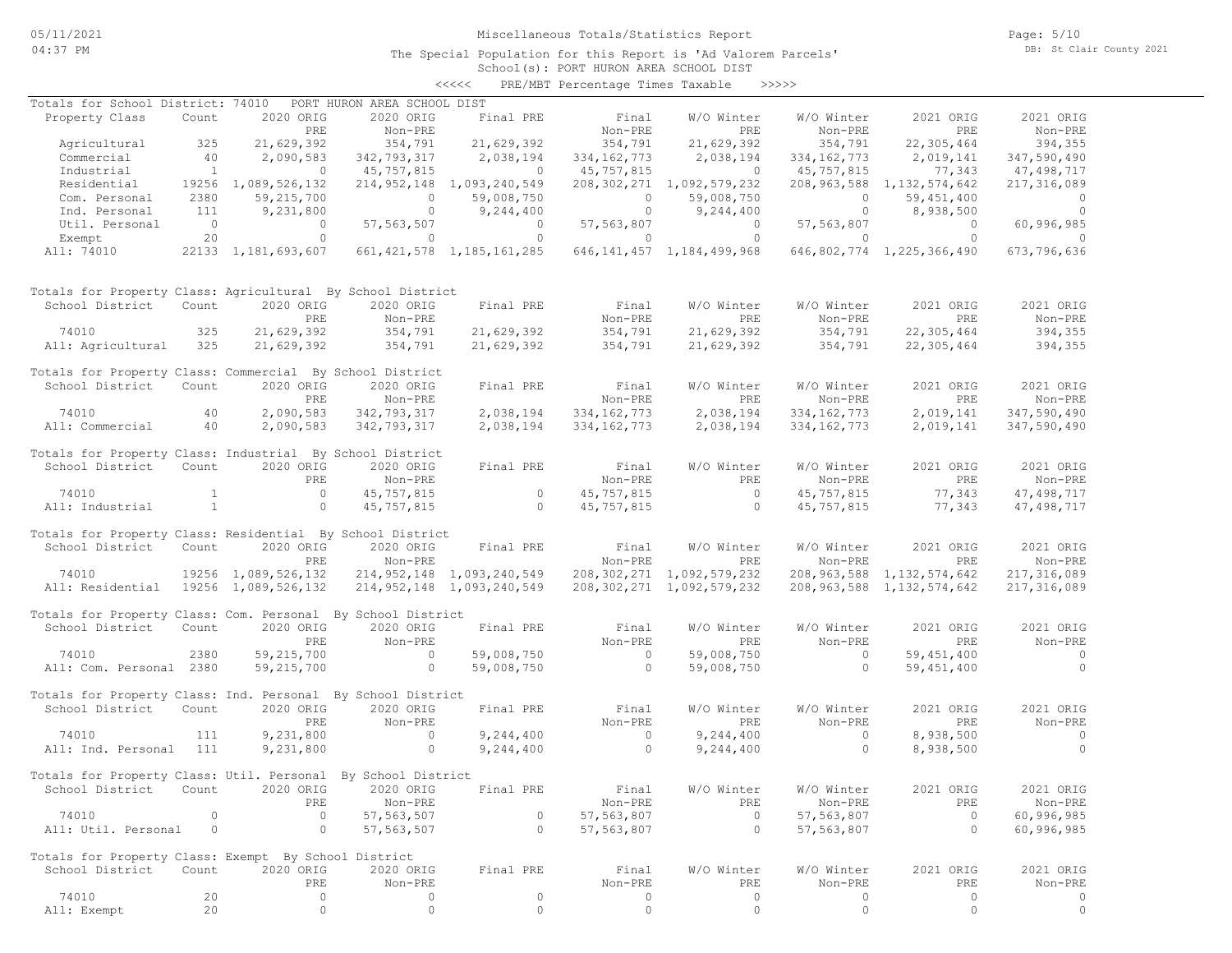05/11/2021 04:37 PM

Miscellaneous Totals/Statistics Report

The Special Population for this Report is 'Ad Valorem Parcels'

Page: 6/10 DB: St Clair County 2021

School(s): PORT HURON AREA SCHOOL DIST

<<<<< PRE/MBT Percentage Times Taxable >>>>>

| Totals          | Count | 2020 ORIG            | 2020 ORIG   | Final PRE                 | Final       | W/O Winter    | W/O Winter  | 2021 ORIG     | 2021 ORIG   |
|-----------------|-------|----------------------|-------------|---------------------------|-------------|---------------|-------------|---------------|-------------|
|                 |       | PRE                  | $Non-PRF$   |                           | Non-PRE     | PRE           | Non-PRE     | PRE           | Non-PRE     |
| Real            |       | 19,622 1,113,246,107 |             | 603,858,071 1,116,908,135 | 588,577,650 | 1,116,246,818 | 589,238,967 | 1,156,976,590 | 612,799,651 |
| Personal        | 2,491 | 68,447,500           | 57,563,507  | 68,253,150                | 57,563,807  | 68,253,150    | 57,563,807  | 68,389,900    | 60,996,985  |
| Real & Personal |       | 22,113 1,181,693,607 | 661,421,578 | 1,185,161,285             | 646,141,457 | 1,184,499,968 | 646,802,774 | 1,225,366,490 | 673,796,636 |
| Exempt          | 20    |                      |             |                           |             |               |             |               |             |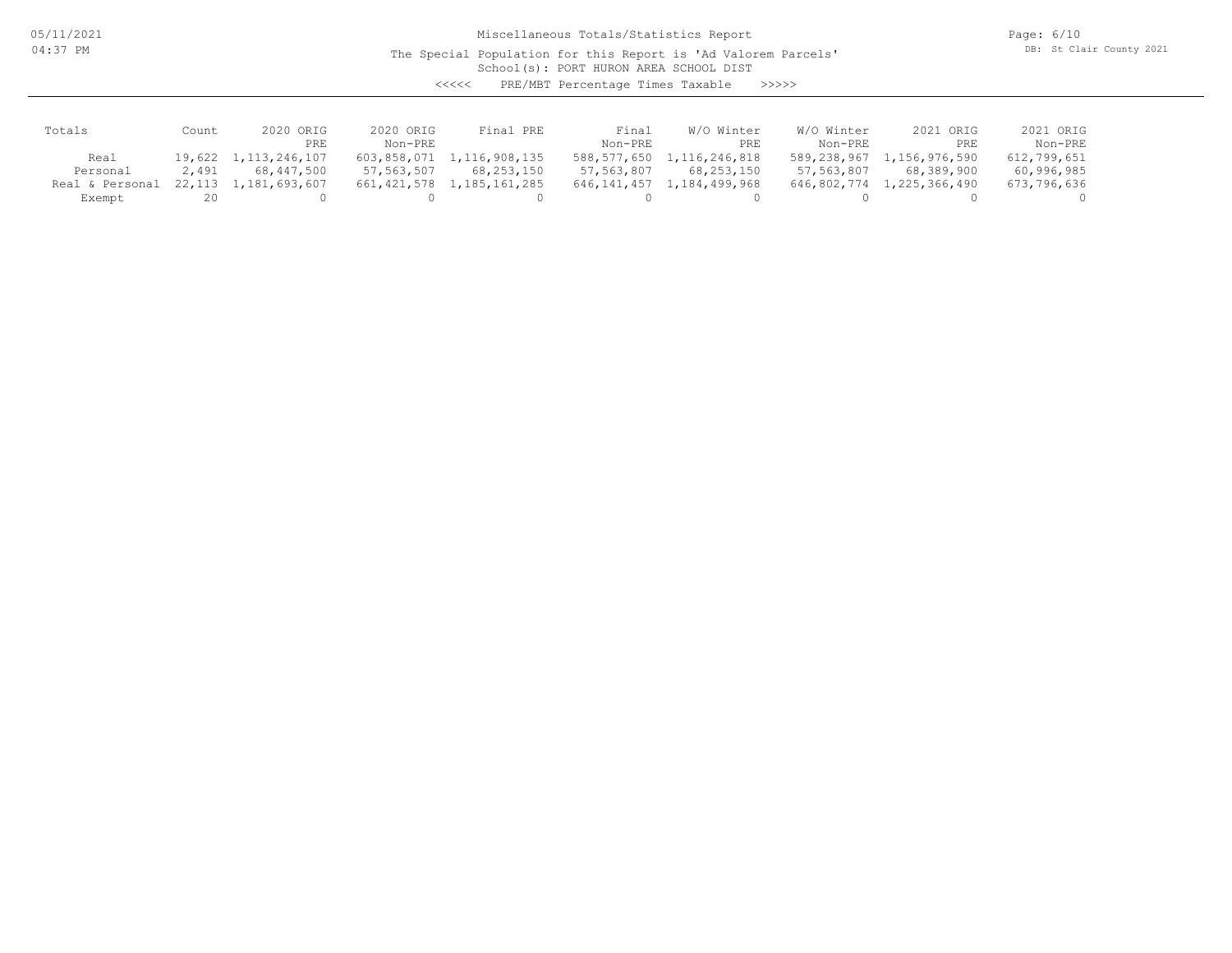## School(s): PORT HURON AREA SCHOOL DIST Miscellaneous Totals/Statistics Report The Special Population for this Report is 'Ad Valorem Parcels' <<<<< DDA/LDFA Totals - CFT/IFT/REHAB Totals >>>>>

### \*\*\*\*\* DDA/LDFA Totals \*\*\*\*\*

|                     |       | Base       | Current    | Current      | Current        | Final      | Final        | Final        |
|---------------------|-------|------------|------------|--------------|----------------|------------|--------------|--------------|
| DDA/LDFA            | Count | Value      | Assessed   | Taxable      | Captured       | Assessed   | Taxable      | Captured     |
| 09 EDISON REDEPMT # | 73    | 202,225    | 11,443,100 | 10,500,215   | 10,297,990     | 10,841,000 | 10,270,339   | 10,068,114   |
| 20 D.D.A.           | 1476  | - 0        | 97,392,500 | 76,044,800   | 75,283,642     | 93,491,300 | 73,388,116   | 72,637,467   |
| 05 PEERLESS THOMAS  | 29    | 105,225    | 3,584,500  | 3,047,212    | 2,941,987      | 3,364,200  | 2,972,137    | 2,866,912    |
| 14 BROWNFIELD 381   | 18    | 1,708,500  | 3,584,500  | 3,047,212    | 1,338,712      | 3,364,200  | 2,972,137    | 1,263,637    |
| 03 PH PAPER COMPANY | 52.   | 10,182,575 | 7,843,300  | 6,525,822    | $-3,656,753$   | 7,665,000  | 6,504,785    | $-3,677,790$ |
| 18 WATER ST MARINA  |       | 220,800    | 2,266,700  | 2,190,849    | 1,970,049      | 2,180,900  | 2,180,900    | 1,960,100    |
| 11 BROWNFIELD PLAN  | 75    | 1,887,480  | 11,290,600 | 8,946,193    | 7,058,713      | 10,537,600 | 8,847,361    | 6,959,881    |
| 12 BROWNFIELD PLAN  | 223   | 11,897,110 | 15,290,300 | 10,965,058   | $-1, 425, 210$ | 15,002,700 | 10,307,827   | $-2,071,932$ |
| 13 BROWNFIELD PLAN  | 66    | 2,210,799  | 3,008,600  | 2,056,336    | $-154, 463$    | 2,708,200  | 1,963,700    | $-247,099$   |
| 02 IND. PARK (ORIGI | 235   | 8,358,566  | 36,278,400 | 31,944,778   | 23,586,212     | 35,524,600 | 31,675,092   | 23, 316, 526 |
| 04 KRAFFT-HOLLAND   | 322   | 2,286,075  | 33,055,800 | 26,815,150   | 24,529,075     | 30,710,500 | 26, 312, 962 | 24,026,887   |
| 10 IND. PARK (EXPAN | 24    | 57,175     | 6,950,400  | 6,445,469    | 6,388,294      | 5,936,600  | 5,406,485    | 5,349,310    |
| 01 T. H. - CROSS PT | 180   | 3,399,605  | 16,630,000 | 13,718,154   | 10,318,549     | 17,034,400 | 13,702,193   | 10,302,588   |
| 08 MAINSTREET #5    | 314   | 5,138,325  | 13,078,300 | 8,855,471    | 3,717,146      | 12,403,500 | 8,394,376    | 3,256,051    |
| 07 NBD, YMCA #2     | 52    | 500,000    | 7,463,900  | 6,555,238    | 6,055,238      | 6,256,000  | 5,668,877    | 5,168,877    |
| 21 BENS 314, LLC    |       | 59,100     | 103,300    | 62,422       | 3,322          | 99,000     | 61,561       | 2,461        |
| 19 HURON MAINSTREET | 44    | 1,047,400  | 2,301,000  | 1,204,634    | 157,234        | 2,174,200  | 1,183,773    | 136,373      |
| 17 BROWNFIELD SPERR |       | 65,000     | 637,900    | 628,810      | 563,810        | 693,000    | 693,000      | 628,000      |
| 16 BROWNFIELD HARKE |       |            |            |              |                |            |              |              |
| 15 BROWNFIELD SCST  |       |            |            |              |                |            |              |              |
| $28 - DDA/TIFA$ #1  | 820   | 17,836,100 | 40,892,400 | 33, 351, 771 | 15,515,671     | 43,488,000 | 34,763,056   | 16,926,956   |
| DDA/TIFA #1         | 48    | 2,952,525  |            |              | $-2,952,525$   |            |              | $-2,952,525$ |

\*\*\*\*\* CFT/IFT/REHAB Totals \*\*\*\*\*

|                                            | Count | SEV Value | Taxable Value |
|--------------------------------------------|-------|-----------|---------------|
| PILT - Payment in Lieu of  Real            |       | 276.400   | 276,400       |
| PILT - Payment in Lieu of  Personal        |       | 15,000    | 15,000        |
| PILT - Payment in Lieu of  Real & Personal |       | 291,400   | 291,400       |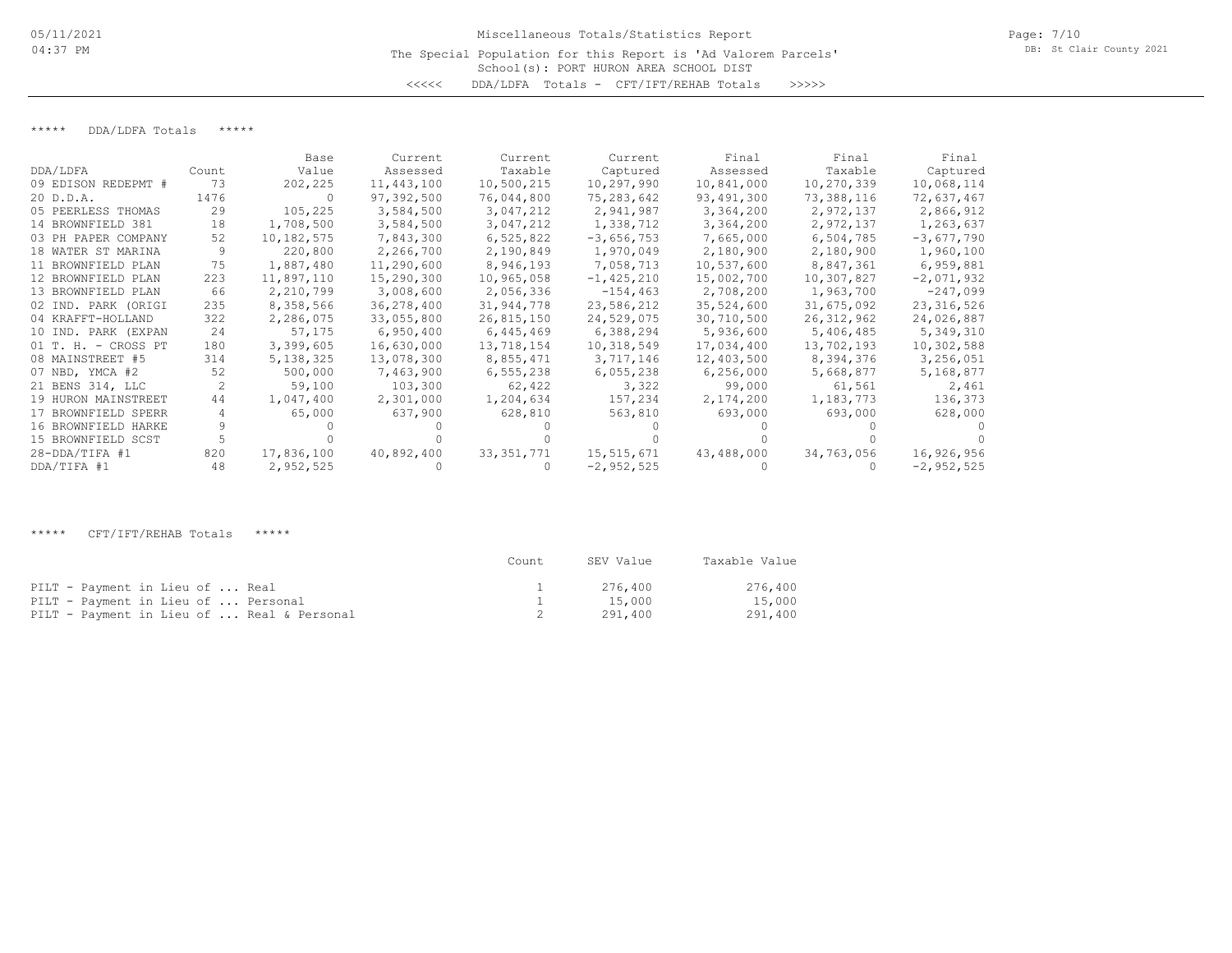### The Special Population for this Report is 'Ad Valorem Parcels'

School(s): PORT HURON AREA SCHOOL DIST <<<<< Special Act Totals >>>>>

\*\*\*\*\* DDA/LDFA Totals \*\*\*\*\*

|                     |       | Base       | Current    | Current      | Current      | Final      | Final        | Final        |
|---------------------|-------|------------|------------|--------------|--------------|------------|--------------|--------------|
| DDA/LDFA            | Count | Value      | Assessed   | Taxable      | Captured     | Assessed   | Taxable      | Captured     |
| 09 EDISON REDEPMT # | 73    | 202,225    | 11,443,100 | 10,500,215   | 10,297,990   | 10,841,000 | 10,270,339   | 10,068,114   |
| 20 D.D.A.           | 1476  |            | 97,392,500 | 76,044,800   | 75,283,642   | 93,491,300 | 73,388,116   | 72,637,467   |
| 05 PEERLESS THOMAS  | 29    | 105,225    | 3,584,500  | 3,047,212    | 2,941,987    | 3,364,200  | 2,972,137    | 2,866,912    |
| 14 BROWNFIELD 381   | 18    | 1,708,500  | 3,584,500  | 3,047,212    | 1,338,712    | 3,364,200  | 2,972,137    | 1,263,637    |
| 03 PH PAPER COMPANY | 52.   | 10,182,575 | 7,843,300  | 6,525,822    | $-3,656,753$ | 7,665,000  | 6,504,785    | $-3,677,790$ |
| 18 WATER ST MARINA  |       | 220,800    | 2,266,700  | 2,190,849    | 1,970,049    | 2,180,900  | 2,180,900    | 1,960,100    |
| 11 BROWNFIELD PLAN  | 75    | 1,887,480  | 11,290,600 | 8,946,193    | 7,058,713    | 10,537,600 | 8,847,361    | 6,959,881    |
| 12 BROWNFIELD PLAN  | 223   | 11,897,110 | 15,290,300 | 10,965,058   | $-1,425,210$ | 15,002,700 | 10,307,827   | $-2,071,932$ |
| 13 BROWNFIELD PLAN  | 66    | 2,210,799  | 3,008,600  | 2,056,336    | $-154, 463$  | 2,708,200  | 1,963,700    | $-247,099$   |
| 02 IND. PARK (ORIGI | 235   | 8,358,566  | 36,278,400 | 31,944,778   | 23,586,212   | 35,524,600 | 31,675,092   | 23, 316, 526 |
| 04 KRAFFT-HOLLAND   | 322   | 2,286,075  | 33,055,800 | 26,815,150   | 24,529,075   | 30,710,500 | 26, 312, 962 | 24,026,887   |
| 10 IND. PARK (EXPAN | 24    | 57,175     | 6,950,400  | 6,445,469    | 6,388,294    | 5,936,600  | 5,406,485    | 5,349,310    |
| 01 T. H. - CROSS PT | 180   | 3,399,605  | 16,630,000 | 13,718,154   | 10,318,549   | 17,034,400 | 13,702,193   | 10,302,588   |
| 08 MAINSTREET #5    | 314   | 5,138,325  | 13,078,300 | 8,855,471    | 3,717,146    | 12,403,500 | 8,394,376    | 3,256,051    |
| 07 NBD, YMCA #2     | 52    | 500,000    | 7,463,900  | 6,555,238    | 6,055,238    | 6,256,000  | 5,668,877    | 5,168,877    |
| 21 BENS 314, LLC    |       | 59,100     | 103,300    | 62,422       | 3,322        | 99,000     | 61,561       | 2,461        |
| 19 HURON MAINSTREET | 44    | 1,047,400  | 2,301,000  | 1,204,634    | 157,234      | 2,174,200  | 1,183,773    | 136,373      |
| 17 BROWNFIELD SPERR |       | 65,000     | 637,900    | 628,810      | 563,810      | 693,000    | 693,000      | 628,000      |
| 16 BROWNFIELD HARKE |       |            |            |              |              |            |              |              |
| 15 BROWNFIELD SCST  |       |            |            |              |              |            |              |              |
| $28 - DDA/TIFA$ #1  | 820   | 17,836,100 | 40,892,400 | 33, 351, 771 | 15,515,671   | 43,488,000 | 34,763,056   | 16,926,956   |
| DDA/TIFA #1         | 48    | 2,952,525  |            |              | $-2,952,525$ |            |              | $-2,952,525$ |

\*\*\*\*\* Special Act Totals \*\*\*\*\*

|                                     |                 | Count | SEV Value | Taxable Value |
|-------------------------------------|-----------------|-------|-----------|---------------|
| PA 494/204 - Developmental Property | Real            |       |           |               |
| PA 494/204 - Developmental Property | Personal        |       |           |               |
| PA 494/204 - Developmental Property | Real & Personal |       |           |               |
| Charitable Nonprofit Housing        | Real            |       |           |               |
| Charitable Nonprofit Housing        | Personal        |       |           |               |
| Charitable Nonprofit Housing        | Real & Personal |       |           |               |
| Sr Ctzn/Dis Fam Hsq-PILT 2008 Rates | Real            |       | 276400    | 276400        |
| Sr Ctzn/Dis Fam Hsq-PILT 2008 Rates | Personal        |       | 15000     | 15000         |
| Sr Ctzn/Dis Fam Hsq-PILT 2008 Rates | Real & Personal |       | 291400    | 291400        |
| Land Bank (Not a Special Act)       | Real            |       |           |               |
| Land Bank (Not a Special Act)       | Personal        |       |           |               |
| Land Bank (Not a Special Act)       | Real & Personal |       |           |               |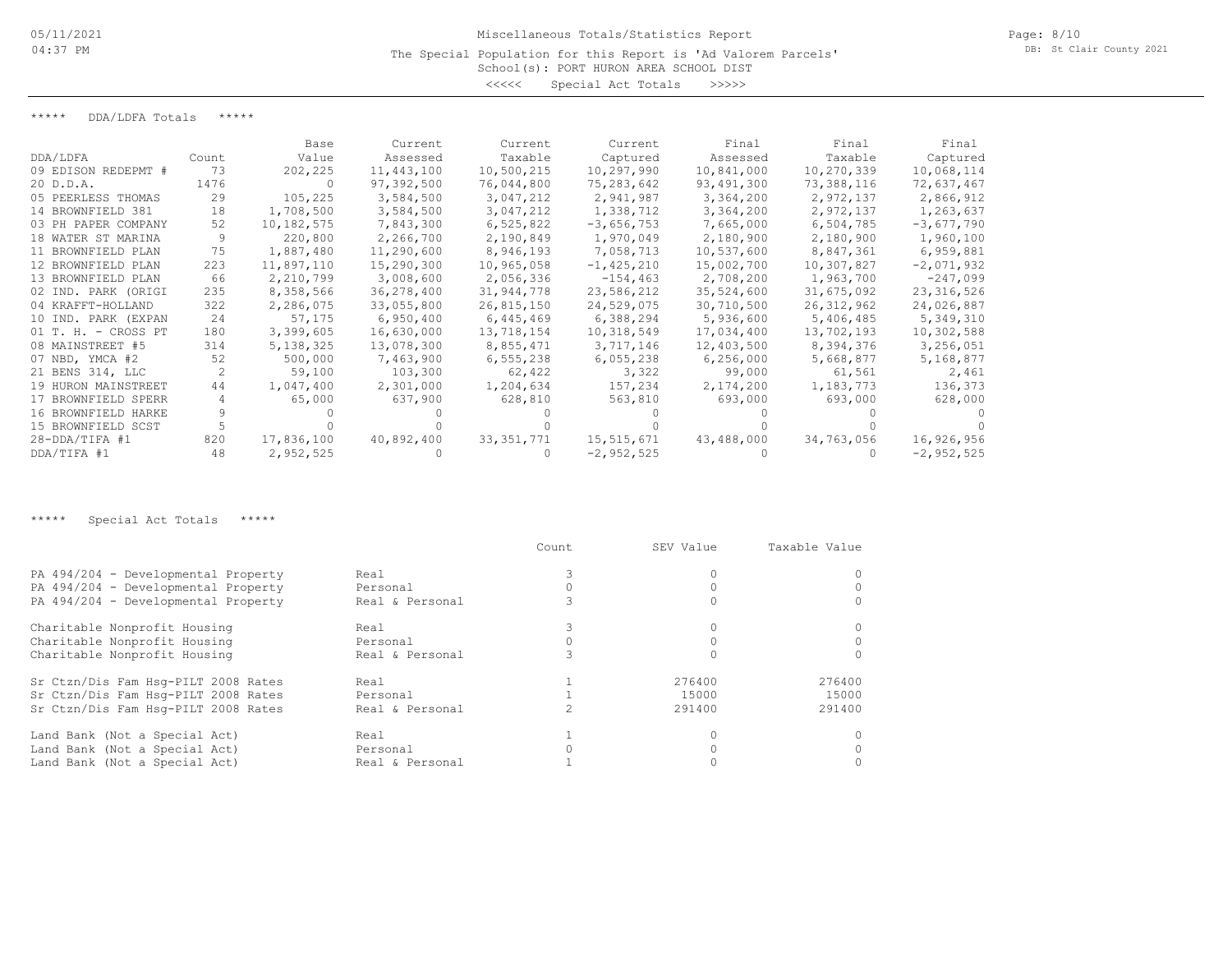#### School(s): PORT HURON AREA SCHOOL DIST The Special Population for this Report is 'Ad Valorem Parcels'

Page: 9/10 DB: St Clair County 2021

<<<<< Top 20 Statistics >>>>>

| ***** Top 20 S.E.V.s *****                 |                                                                                                                                                                                                                                       |                                |              |
|--------------------------------------------|---------------------------------------------------------------------------------------------------------------------------------------------------------------------------------------------------------------------------------------|--------------------------------|--------------|
| $06 - 999 - 0236 - 000$                    | DTE ELECTRIC COMPANY                                                                                                                                                                                                                  |                                | \$14,094,100 |
| $06 - 150 - 0051 - 610$                    | MPT OF PORT HURON LLC                                                                                                                                                                                                                 | \$                             | 11,136,200   |
| 20-016-2022-002                            | WAL-MART STORES EAST LP                                                                                                                                                                                                               |                                | \$8,109,100  |
| $06 - 010 - 2001 - 400$                    | SEMCO ENERGY INC                                                                                                                                                                                                                      | \$                             | 6,484,900    |
| 06-999-0859-000                            | SEMCO ENERGY GAS                                                                                                                                                                                                                      | \$                             | 6,406,600    |
| $20 - 022 - 1001 - 000$                    | BIRCHWOOD MALL LTD PARTNSHIP                                                                                                                                                                                                          | \$                             | 6,244,100    |
| 20-999-0030-000                            | DTE ELECTRIC COMPANY                                                                                                                                                                                                                  | $\boldsymbol{\mathsf{S}}$      | 6,157,900    |
| 25-999-0017-000                            | DTE ELECTRIC COMPANY                                                                                                                                                                                                                  | \$                             | 5,999,100    |
| 28-168-0006-000                            | MENARDS                                                                                                                                                                                                                               | $\boldsymbol{\dot{\varsigma}}$ | 5,668,600    |
|                                            |                                                                                                                                                                                                                                       | \$                             |              |
| $20 - 022 - 4046 - 000$                    | MPT OF PORT HURON LLC<br>MEIJER INC                                                                                                                                                                                                   |                                | 5,533,200    |
| 20-016-2031-004                            |                                                                                                                                                                                                                                       | \$                             | 5,215,900    |
| $06 - 375 - 0004 - 100$                    | E B EDDY PAPER INC                                                                                                                                                                                                                    | \$                             | 4,966,700    |
| 15-999-0002-500                            | ITC TRANSMISSION                                                                                                                                                                                                                      | \$                             | 4,828,100    |
| 20-004-4008-001                            | REGENCY ON THE LAKE REAL ESTATE                                                                                                                                                                                                       | \$                             | 4,635,100    |
| $06 - 999 - 0810 - 400$                    |                                                                                                                                                                                                                                       | \$                             | 4,545,100    |
| 28-999-0061-000                            |                                                                                                                                                                                                                                       | \$                             | 4,501,800    |
| 20-015-4037-100                            | NIC 12 BLUE WATER LODGE OWNER LLC                                                                                                                                                                                                     | \$                             | 3,600,600    |
| 20-022-4001-000                            |                                                                                                                                                                                                                                       | $\boldsymbol{\dot{\varsigma}}$ | 3,484,800    |
| $20 - 021 - 3004 - 000$                    |                                                                                                                                                                                                                                       | \$                             | 3,446,900    |
|                                            | REGENCY ON THE LAKE REAL E<br>LAKE HURON MEDICAL CENTER<br>DTE ELECTRIC COMPANY<br>NIC 12 BLUE WATER LODGE OW<br>LOWE'S HOME CENTER INC<br>RUBY 07 PORT HURON LLC<br>WILLIAM AND MAREL LET FAMI                                       | \$                             |              |
| 20-021-2016-001                            | WILLIAM AND MABEL LEE FAMILY PARTNE                                                                                                                                                                                                   |                                | 3,425,500    |
|                                            |                                                                                                                                                                                                                                       |                                |              |
| ***** Top 20 Taxable Values *****          |                                                                                                                                                                                                                                       |                                |              |
| 06-999-0236-000                            | DTE ELECTRIC COMPANY                                                                                                                                                                                                                  | \$                             | 14,094,100   |
| $06 - 150 - 0051 - 610$                    | MPT OF PORT HURON LLC                                                                                                                                                                                                                 | \$                             | 7,649,904    |
| 06-999-0859-000                            |                                                                                                                                                                                                                                       | $\ddot{\varsigma}$             | 6,406,600    |
| 20-999-0030-000                            |                                                                                                                                                                                                                                       | $\uplus$                       | 6,157,900    |
| 25-999-0017-000                            | SEMCO ENERGY GAS<br>SEMCO ENERGY GOMPANY<br>DTE ELECTRIC COMPANY<br>SEMCO ENERGY INC<br>BIRCHWOOD MALL LTD PAF<br>ITC TRANSMISSION<br>LAKE HURON MEDICAL CEP<br>DTE ELECTRIC COMPANY<br>WAL-MART STORES EAST 1<br>F B FINN' PAPER INC | \$                             | 5,999,100    |
| $06 - 010 - 2001 - 400$                    |                                                                                                                                                                                                                                       | \$                             | 5,577,000    |
| 20-022-1001-000                            | BIRCHWOOD MALL LTD PARTNSHIP                                                                                                                                                                                                          | $\boldsymbol{\mathsf{S}}$      | 5,063,003    |
|                                            |                                                                                                                                                                                                                                       | $\boldsymbol{\mathsf{S}}$      |              |
| 15-999-0002-500                            |                                                                                                                                                                                                                                       |                                | 4,828,100    |
| $06 - 999 - 0810 - 400$                    | LAKE HURON MEDICAL CENTER                                                                                                                                                                                                             | $\boldsymbol{\zeta}$           | 4,545,100    |
| 28-999-0061-000                            |                                                                                                                                                                                                                                       | \$                             | 4,501,800    |
| 20-016-2022-002                            | WAL-MART STORES EAST LP                                                                                                                                                                                                               | $\boldsymbol{\dot{\varsigma}}$ | 4,299,360    |
| $06 - 375 - 0004 - 100$                    | E B EDDY PAPER INC                                                                                                                                                                                                                    | \$                             | 3,990,728    |
| 20-016-2031-004                            | MEIJER INC                                                                                                                                                                                                                            | $\boldsymbol{\mathsf{S}}$      | 3,655,421    |
| 28-168-0006-000                            | MENARDS                                                                                                                                                                                                                               | \$                             | 3,523,854    |
| $20 - 022 - 4046 - 000$                    |                                                                                                                                                                                                                                       | $\boldsymbol{\mathsf{S}}$      | 2,967,355    |
| $20 - 022 - 4001 - 000$                    |                                                                                                                                                                                                                                       | $\boldsymbol{\mathsf{S}}$      | 2,902,619    |
| 06-151-0088-000                            |                                                                                                                                                                                                                                       | $\boldsymbol{\mathsf{S}}$      | 2,785,293    |
| 15-999-0001-000                            |                                                                                                                                                                                                                                       | $\boldsymbol{\mathsf{S}}$      | 2,599,200    |
|                                            | MPT OF PORT HURON LLC<br>LOWE'S HOME CENTER INC<br>PORT HURON APARTMENTS LLC<br>DTE ELECTRIC COMPANY<br>PREMIER PH HOLDINGS LLC                                                                                                       |                                |              |
| $28 - 020 - 4034 - 200$                    |                                                                                                                                                                                                                                       | $\ddot{\mathsf{S}}$            | 2,419,606    |
| 20-004-4008-001                            | REGENCY ON THE LAKE REAL ESTATE                                                                                                                                                                                                       | $\mathsf{S}$                   | 2,408,250    |
|                                            |                                                                                                                                                                                                                                       |                                |              |
| ***** Top 20 Owners by Taxable Value ***** |                                                                                                                                                                                                                                       |                                |              |
| DTE ELECTRIC COMPANY                       | has 37,631,200 Taxable Value in 11 Parcel(s)                                                                                                                                                                                          |                                |              |
| MPT OF PORT HURON LLC                      | has 11,745,805 Taxable Value in 14 Parcel(s)                                                                                                                                                                                          |                                |              |
| SEMCO ENERGY INC                           | has 11,339,077 Taxable Value in 10 Parcel(s)                                                                                                                                                                                          |                                |              |
| ITC TRANSMISSION                           | 6,888,600 Taxable Value in 4 Parcel(s)<br>has                                                                                                                                                                                         |                                |              |
| SEMCO ENERGY GAS                           | 6,406,600 Taxable Value in 1 Parcel(s)<br>has                                                                                                                                                                                         |                                |              |
| ACHESON VENTURES LLC                       | 5,966,621 Taxable Value in 46 Parcel(s)<br>has                                                                                                                                                                                        |                                |              |
| BIRCHWOOD MALL LTD PARTNSHIP               | 5,279,703 Taxable Value in 7 Parcel(s)<br>has                                                                                                                                                                                         |                                |              |
| BLUEWATER VIEW LLC                         | 4,785,119 Taxable Value in 31 Parcel(s)                                                                                                                                                                                               |                                |              |
|                                            | has                                                                                                                                                                                                                                   |                                |              |
| LAKE HURON MEDICAL CENTER                  | 4,758,800 Taxable Value in 3 Parcel(s)<br>has                                                                                                                                                                                         |                                |              |
| WAL-MART STORES EAST LP                    | 4,681,512 Taxable Value in 3 Parcel(s)<br>has                                                                                                                                                                                         |                                |              |
| MENARDS                                    | 4,501,354 Taxable Value in 2 Parcel(s)<br>has                                                                                                                                                                                         |                                |              |
| ASSET LINK LLC                             | 4,083,918 Taxable Value in 149 Parcel(s)<br>has                                                                                                                                                                                       |                                |              |
| MEIJER INC                                 | 4,061,265 Taxable Value in 2 Parcel(s)<br>has                                                                                                                                                                                         |                                |              |